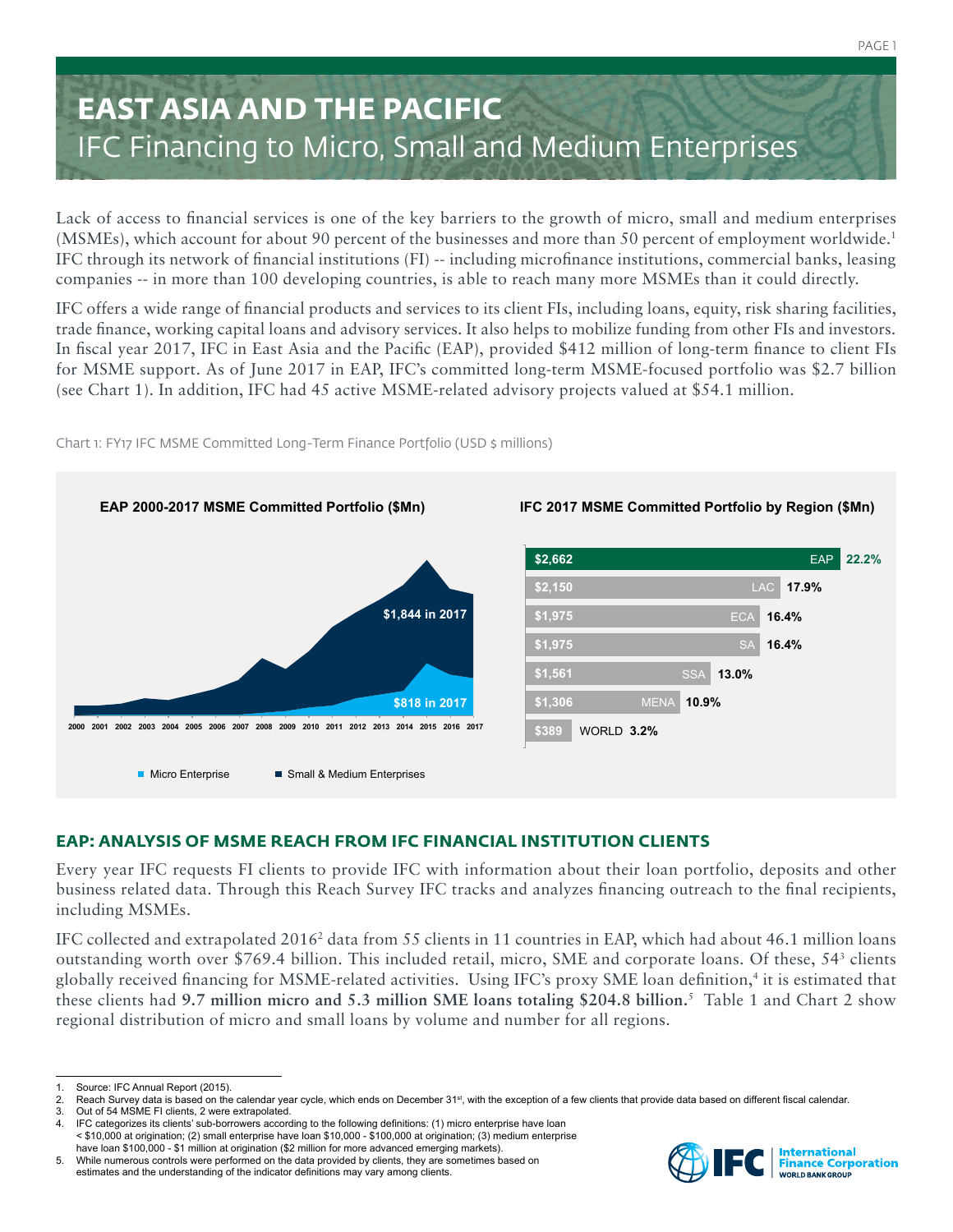

| <b>Region</b>                    | <b>Micro Loans</b> |             | <b>SME Loans</b> |             | <b>MSME Loans</b> |             |
|----------------------------------|--------------------|-------------|------------------|-------------|-------------------|-------------|
|                                  | # Millions         | \$ Billions | # Millions       | \$ Billions | # Millions        | \$ Billions |
| <b>East Asia and the Pacific</b> | 9.7                | 27.1        | 5.3              | 177.8       | 15.0              | 204.8       |
| Europe and Central Asia          | 3.2                | 6.3         | 1.0              | 50.5        | 4.2               | 56.8        |
| Latin America and the Caribbean  | 11.8               | 10.5        | 1.2              | 84.3        | 13.0              | 94.8        |
| Middle East and North Africa     | 2.8                | 4.5         | 0.2              | 14.8        | 3.0               | 19.3        |
| South Asia                       | 23.3               | 10.9        | 0.6              | 17.2        | 23.9              | 28.0        |
| Sub-Saharan Africa               | 2.8                | 1.4         | 0.1              | 6.6         | 2.9               | 8.0         |
| <b>Total Loans</b>               | 53.7               | 60.7        | 8.3              | 351.1       | 62.0              | 411.8       |

Table 1: IFC FI Clients' Micro and SME Outstanding Loan Portfolio by Region, 2016

Chart 2: IFC FI Clients' Micro and SME Outstanding Loan Portfolio Distribution (%), 2016



### **EAP: IFC CLIENTS' MSME LOAN PORTFOLIO BY TYPE OF IFC ENGAGEMENT**

IFC places its MSME clients in two categories: FIs supported by IFC in the area of microfinance – clients with microfinance-focused engagements; and FIs supported by IFC in the area of SME financing – clients with SME-focused engagements. In 2016, IFC collected or extrapolated data from 30 microfinance and 22 SME-focused engagements in EAP. SME-focused clients funded about 20.5 percent of the total number of micro loans representing 77.6 percent of the total funding for the microenterprises. The microfinance focused clients also crossed over to SME with 3.2 percent of the number of SME loans and 2.2 percent of the total volume. In addition, 36.7 percent of clients with microfinancefocused engagement and 36.4 percent of clients with SME-focused engagement received advisory services.



PAGE 2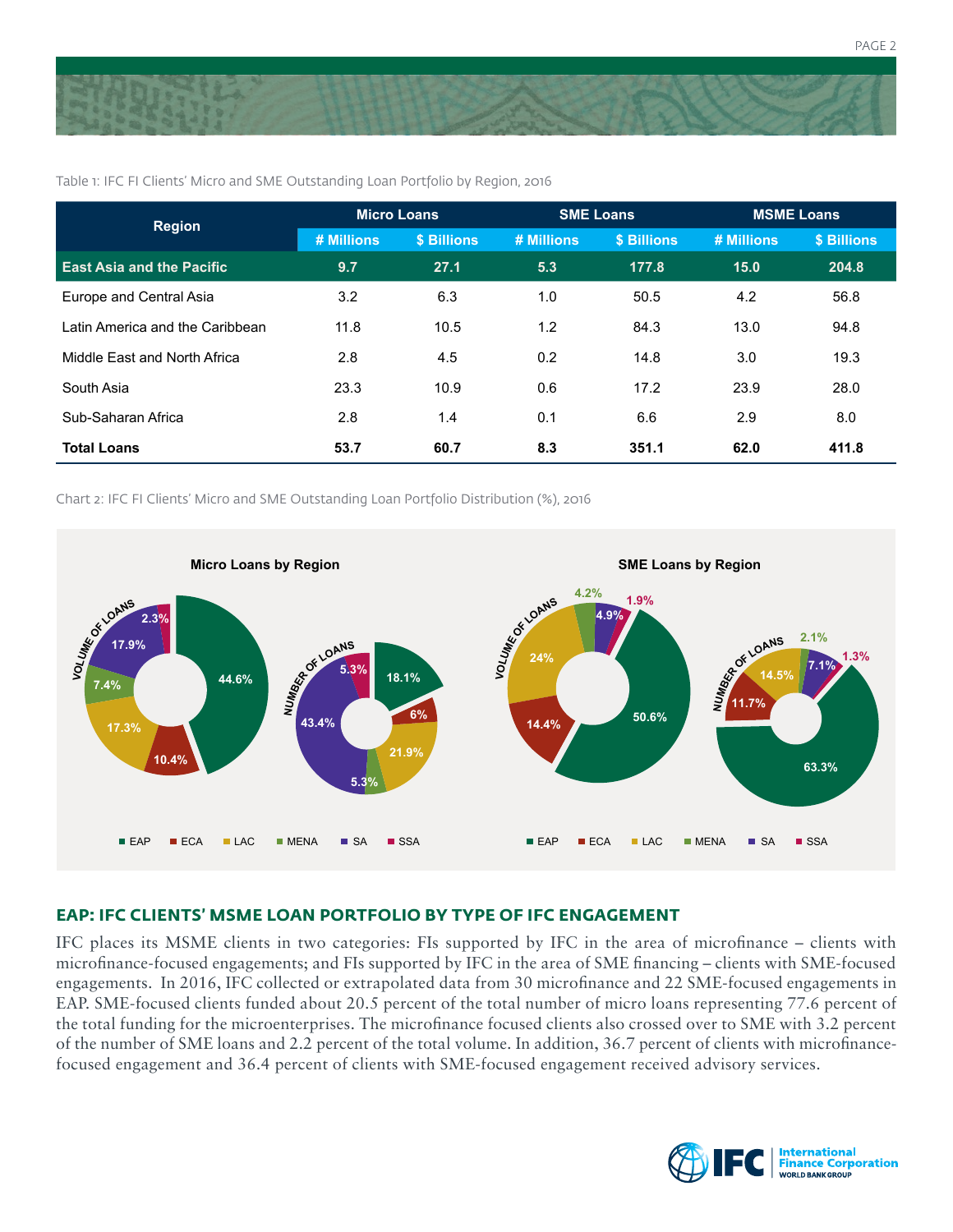

Table 2: Microfinance-Focused Engagements in EAP<sup>6</sup>

Table 3: SME-Focused Engagements in EAP<sup>7</sup>

|                     |            | <b>Outstanding</b><br>Loan Portfolio | <b>Average</b><br><b>Loan Size</b> | <b>NPLS</b> |                     |     | <b>Outstanding</b><br><b>Loan Portfolio</b> | <b>Average Loan</b><br><b>Size</b> | <b>NPLS</b> |
|---------------------|------------|--------------------------------------|------------------------------------|-------------|---------------------|-----|---------------------------------------------|------------------------------------|-------------|
| Loan<br><b>Type</b> | # Millions | \$ Billions                          |                                    | $\%$        | Loan<br><b>Type</b> |     | # Millions \$ Billions                      |                                    | $\%$        |
| Micro               | 7.7        | 6.1                                  | 783                                | 1.1%        | Micro               | 2.0 | 21.0                                        | 10.561                             | 0.0%        |
| <b>SME</b>          | 0.2        | 3.9                                  | 23.111                             | 2.1%        | <b>SME</b>          | 5.1 | 173.8                                       | 28.264                             | 0.3%        |
| <b>Total</b>        | 7.9        | 10.0                                 | 1.263                              | 1.5%        | <b>Total</b>        | 7.1 | 194.8                                       | 23.052                             | 0.2%        |

Notably, the microfinance-focused clients reported low NPL levels, especially for the micro loans. Among the SME-focused engagements, large institutions reported very low NPLs which contributed to NPL level at 0.2% (see Tables 2 and 3).

#### **EAP: IFC CLIENTS' LOANS TO WOMEN AND WOMEN-OWNED MSMES**

Gender equality is a fundamental condition for a prosperous and sustainable world; however, in many countries women have lower access to education, employment, business opportunities and financial services, as well as unequal social status and rights. The annual estimated credit gap for women-owned SMEs is about \$260-320 billion.8

To address this challenge, IFC launched Banking on Women Program that promotes financing for women-owned SMEs. In addition, recently IFC requested clients to report on their loan portfolios to women-owned enterprises. In 2016, 35 IFC FI clients provided data for micro loans to women while 31 FI clients provided SME loans to women data. These clients provided about 82.3 percent of micro loans by number to women, and 38.8 percent of total SME loans by number to women-owned firms <sup>9</sup> (see Table 4).

|            | Number of<br><b>Loans to Women</b> | <b>Total Volume of</b><br><b>Loans to Women</b> | Number of<br><b>Loans to Women</b> | <b>Total Volume of</b><br><b>Loans to Women</b> | <b>NPLs</b> |
|------------|------------------------------------|-------------------------------------------------|------------------------------------|-------------------------------------------------|-------------|
| Loan Type  | # 000                              | \$ Millions                                     | % Of total                         | % Of total                                      | $\%$        |
| Micro      | 6.394.7                            | 2.145.07                                        | 82.3%                              | 34.6%                                           | 1.7%        |
| <b>SME</b> | 91.6                               | 1.973.59                                        | 38.8%                              | 15.6%                                           | $2.1\%$     |

Table 4: EAP: IFC FI Clients' Loans to Women and Women-owned MSMEs

#### **EAP: MSME LOAN PORTFOLIO GROWTH AND DYNAMICS**

The volume of micro and SME loans by IFC's portfolio of MSME client FIs has grown consistently over time. Three main factors influence MSME loan portfolio growth: 1) changes in the MSME portfolio among existing IFC clients, 2) entries of new clients, and 3) exits of existing clients, when, for example, IFC clients fully repay their loans. The dynamics of these factors determines the MSME reach growth trends from year to year. Thus, in the post-financial crisis period (2011-2016), the MSME loan portfolio increased 38.4 percent by number, and 41.2 percent by volume, on a compounded basis.

During 2015-2016, the volume of MSME loans increased by 10.8 percent, and the number of loans increased by 8.2 percent. In 2016, new clients contributed with 1.4 million MSME loans totaling \$18.0 billion. Also, 23 MSMEfocused clients reported data in 2014, 2015, and 2016. During this period, the number of MSME loans they provided grew by 5.0 percent and volume increased by 3.7 percent on a compounded basis.



<sup>6,7.</sup> Average Loan Size and NPLs do not include extrapolated data.

<sup>8.</sup> IFC Enterprise Gap Database (2011). http://smefinanceforum.org/data-sites/ifc-enterprise-finance-gap

<sup>9.</sup> IFC defines women-owned SME as a firm with (a) > 51 percent ownership/stake by a woman/women; or (b) > 20 percent owned by a woman/women AND 1 woman as CEO/COO (President/Vice-President) as well as 30 percent of the board of directors being women where a board exists; and which received loans from \$10,000 to \$1 or 2 million at origination.